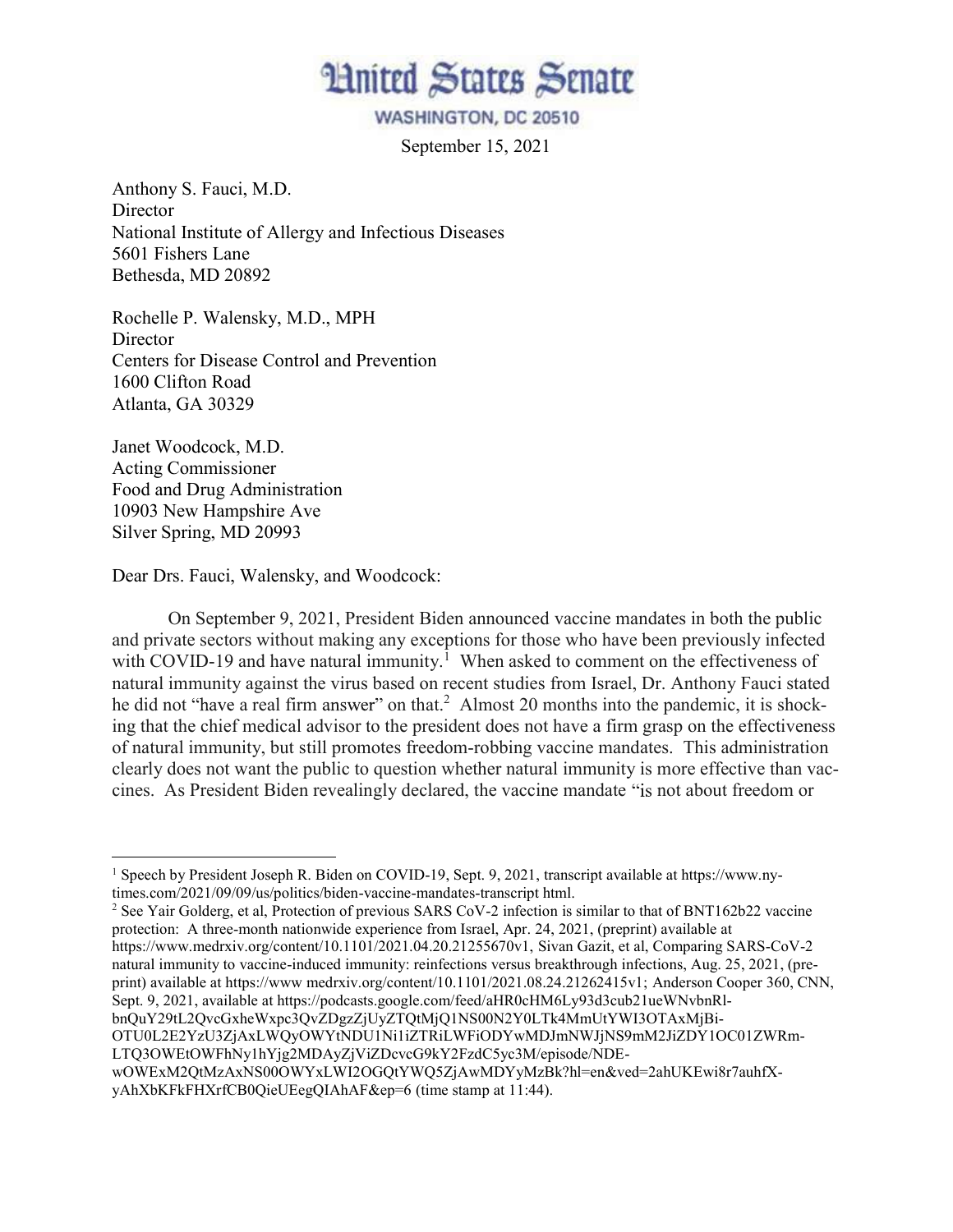personal choice."<sup>3</sup> This administration's decision to disregard the effectiveness of natural immunity and demand vaccination ignores current data and is an assault on all Americans' civil liberties.

The Centers for Disease Control and Prevention (CDC) and the Food and Drug Administration (FDA) have openly admitted that they have not fully studied natural immunity, while also promoting vaccination over natural immunity. The CDC recommends that, regardless of prior infection status, individuals should be vaccinated as "experts do not yet know how long you are protected from getting sick again after recovering from COVID-19.<sup>4</sup> The FDA has also stated "[a]t this time, researchers do not know whether the presence of antibodies means that you are immune to COVID-19; or if you are immune, how long it will last."<sup>5</sup>

Recent studies in Israel, however, appear to show that natural immunity may provide similar or even better protection than vaccines in the fight against COVID-19. In one preprint study, researchers found that, in terms of protecting against COVID-19, previous SARS-CoV-2 infection provided similar protection compared to the BioNTech vaccine.<sup>6</sup> Another preprint study from Israel found that individuals with previous infection had 13 times the protection from the Delta variant than fully vaccinated, previously uninfected individuals.<sup>7</sup> The same study found that there was a 27 fold increased risk for symptomatic breakthrough infection in vaccinated individuals compared to reinfection for individuals with natural immunity.<sup>8</sup>

The Israeli studies are not alone in suggesting the potency of natural immunity. Earlier this year, the National Institutes of Health (NIH) published an article about a January 2021 study from the La Jolla Institute for Immunology with the headline "Lasting immunity found after recovery from COVID-19."<sup>9</sup> The article stated that the researchers found that more than 95 percent of those who recovered from COVID-19 had durable immune system memory of the virus

<sup>7</sup> Sivan Gazit, et al, Comparing SARS-CoV-2 natural immunity to vaccine-induced immunity: reinfections versus breakthrough infections, Aug. 25, 2021, (preprint) available at https://www.medrxiv.org/content/10.1101/2021.08.24.21262415v1.

<sup>3</sup> Speech by President Joseph R. Biden on COVID-19, Sept. 9, 2021, transcript available at https://www.nytimes.com/2021/09/09/us/politics/biden-vaccine-mandates-transcript html.

<sup>4</sup> Frequently Asked Questions about COVID-19 Vaccination, CDC, updated Sept. 9, 2021, available at https://www.cdc.gov/coronavirus/2019-ncov/vaccines/faq.html.

 $<sup>5</sup>$  Antibody (Serology) Testing for COVID-19: Information for Patients and Consumers, updated May 19, 2021,</sup> available at https://www fda.gov/medical-devices/coronavirus-covid-19-and-medical-devices/antibody-serologytesting-covid-19-information-patients-and-consumers.

 $6$  Yair Golderg, et al, Protection of previous SARS CoV-2 infection is similar to that of BNT162b22 vaccine protection: A three-month nationwide experience from Israel, Apr. 24, 2021, (preprint) available at https://www.medrxiv.org/content/10.1101/2021.04.20.21255670v1.

<sup>&</sup>lt;sup>8</sup> *Id.* at 12.

<sup>&</sup>lt;sup>9</sup> Sharon Reynolds, Lasting immunity found after recovery from COVID-19, NIH Research Matters, Jan. 26, 2021, available at https://www nih.gov/news-events/nih-research-matters/lasting-immunity-found-after-recovery-covid-19#main-content (referencing Jennifer M Dan, et al, Immunological memory to SARS-CoV-2 assessed for up to 8 months after infection, Jan. 6, 2021, available at https://www.ncbi.nlm.nih.gov/pmc/articles/PMC7919858/).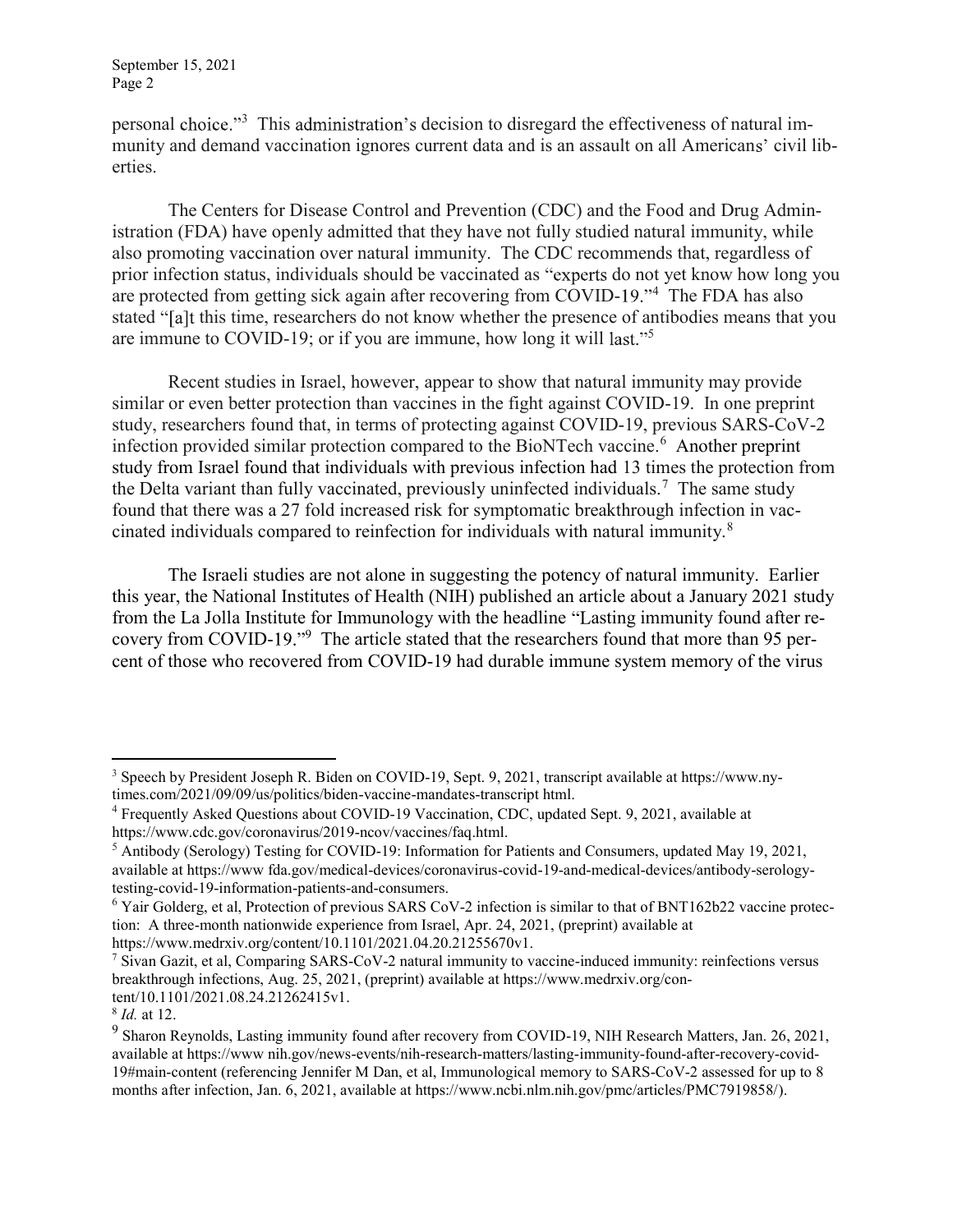September 15, 2021 Page 3

up to 8 months later.<sup>10</sup> The article noted that "the results provide hope that people receiving SARS-CoV-2 vaccines will develop similar lasting immune memories after vaccination.<sup> $11$ </sup>

According to the CDC, an estimated 120 million Americans had been infected with COVID-19 as of May 2021.<sup>12</sup> The CDC itself acknowledges that immunity to a virus can occur "through infection with the actual disease (resulting in **natural immunity**)."<sup>13</sup> I was tested for antibodies and found that seven months after having an asymptotic case of COVID-19, my serology is positive for antibodies against SARS-COV-2 at roughly the same level as an individual that has received the Moderna vaccine.<sup>14</sup> My experience seems consistent with the previously mentioned January 2021 study that found immune memory to SARS-CoV-2 lasted up to 8 months after infection.<sup>15</sup> Some researchers and studies have found that natural immunity from COVID-19 could last years or potentially decades.<sup>16</sup>

To better understand Dr. Fauci's, FDA's, and CDC's positions regarding natural immunity from COVID-19, I request the following information:

- 1. Approximately 20 months into this pandemic, why have U.S. health agencies not fully studied COVID-19 natural immunity?
- 2. Please explain why Dr. Fauci supports vaccine mandates for all individuals without apparently considering studies that show the effectiveness of natural immunity against the virus.
- 3. Did Dr. Fauci recommend to study the protection offered by natural immunity prior to President Biden's decision to impose vaccine mandates? If not, why not?
- 4. Did FDA and CDC consider the January 2021 NIH article titled, "Lasting immunity found after recovery from COVID-19," or other studies on natural immunity, when deciding that individuals, regardless of previous COVID-19 infection, should be vaccinated? If not, why not?
- 5. Does the FDA and CDC agree with the World Health Organization's statement that "[a]vailable scientific data suggests that in most people immune responses remain robust

 $10 \; Id.$ 

 $11$  *Id.* 

<sup>&</sup>lt;sup>12</sup> Estimated COVID-19 Burden, CDC, updated July 27, 2021, available at https://www.cdc.gov/coronavirus/2019ncov/cases-updates/burden html.

<sup>13</sup> Vaccines & Immunizations: Immunity Types, CDC, Mar. 10, 2017, available at https://www.cdc.gov/vaccines/vac-gen/immunity-types.htm. (emphasis included in original text).

 $14$  I compared the results of my serology test to those of an individual who had received the Moderna vaccine. The results showed that the individual who received the Moderna vaccine and I had similar levels of antibodies.

<sup>&</sup>lt;sup>15</sup> Jennifer M Dan, et al, Immunological memory to SARS-CoV-2 assessed for up to 8 months after infection, Jan. 6, 2021, available at https://www ncbi.nlm.nih.gov/pmc/articles/PMC7919858/.

<sup>&</sup>lt;sup>16</sup> Apoorva Mandavilli, Immunity to the Coronavirus May Last Years, New Data Hint, New York Times, Nov. 17. 2020 (updated July 4, 2021), available at https://www.nytimes.com/2020/11/17/health/coronavirus-immunity html.